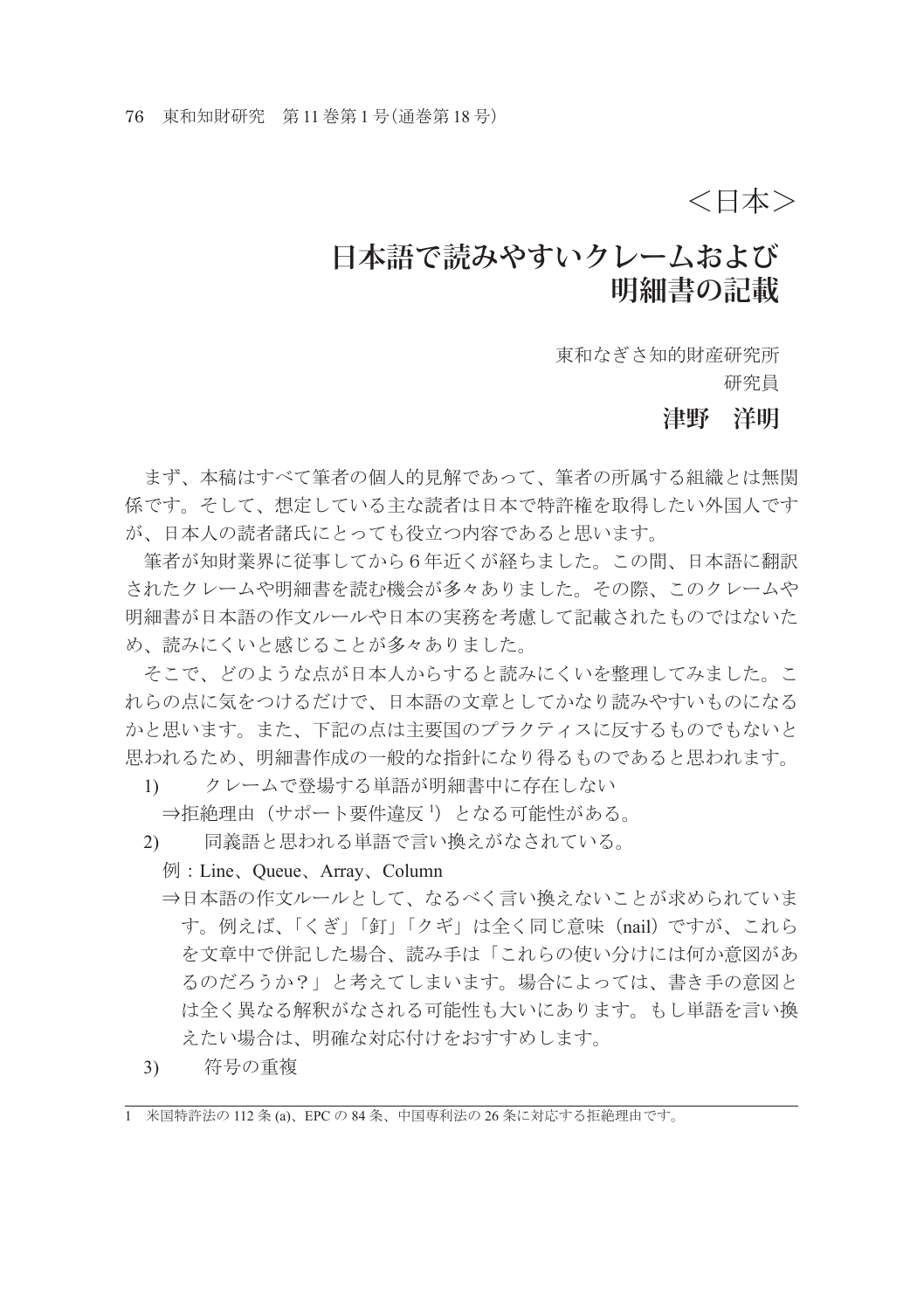Journal of Towa Institute of Intellectual Property Vol.11, No.1 77

例:ベアリング 20 と支持部品 20

- ⇒「符号が正しい(=名称が誤り)」のか「名称が正しい(=符号が誤り)」 のか、混乱を招く可能性があります。
- 4) 複合名詞の簡略化
	- 例:六角ボルト、六角穴付きボルトがそれぞれ登場した上での「ボルト」
	- ⇒この「ボルト」がどちらのボルトを指すのか、判然としない場合、書き手 の意図しない解釈がなされる可能性が大いにあります。
- 5) 明細書中の符号が図面にない/図面中の符号が明細書中で登場しない

6) 請求項において場合分けをしているのに、1つの場合のみしか記載さ れていない

- 例:前進と後退とを繰り返す装置において、前進する場合にライトが点滅す る。
- ⇒後退する場合について記載されておらず、拒絶理由(明確性違反<sup>2</sup>)となる 可能性があります。
- 7) 図面が不鮮明
	- ⇒図面は技術理解を図るための重要な情報であるため、なるべく大きく・鮮 明であることが望ましいです。日本国特許庁の規定によれば、1枚の図面 の最大サイズは 170×255mm(400dpi であれば 2677×4015 ドット)です。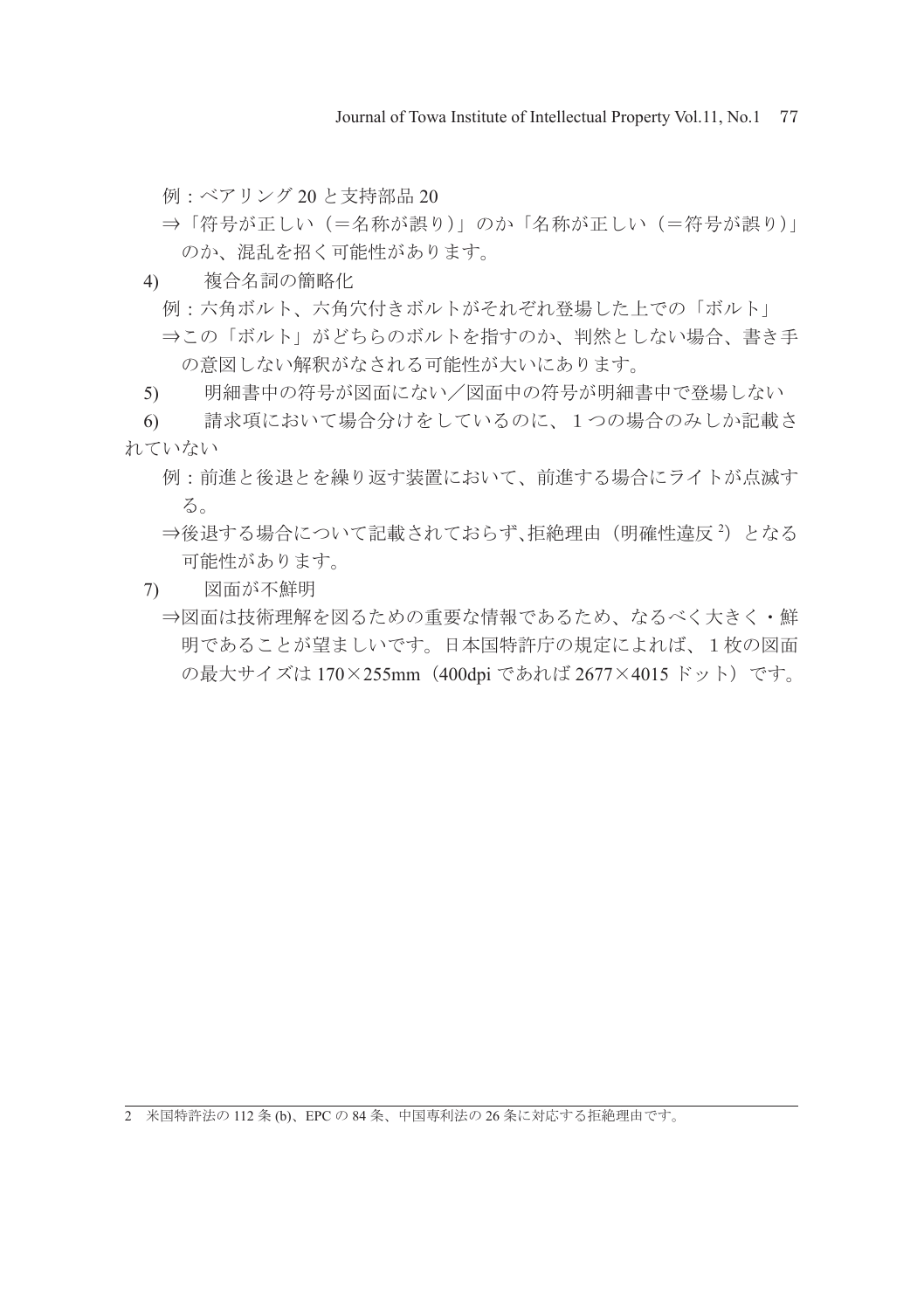# < **Japan** >

### **How to make claims and the specification easy to read in Japanese**

Towa Nagisa Institute of Intellectual Property Reseacher

#### **Hiroaki Tsuno**

 **First, this is an opinion of the author, irrespective of the organization to which the author belongs. And the supposed readers are foreigners who wish to acquire patent rights in Japan, but it**'**s useful for Japanese readers.**

 **It has been nearly six years since I was engaged in the intellectual property industry. In the meantime, there were many opportunities to read patent claims and specifications translated into Japanese. At that time, I felt that they are often difficult to read because these patent claims and specifications are not stated in consideration of Japanese composition laws and practices in Japan.**

 **So, I organized the points that Japanese people were hard to read. Just paying attention to these points makes Japanese sentences which are rather easy to read. Also, these points of concern are not contrary to the practices of major countries, so they can be general guidelines for preparing specifications.**

1**) The word appearing in the claim does not exist in the specification.**

⇒ **This application may be notified of reasons for refusal (support**  requirements<sup>1</sup>).

2**) Synonyms are paraphrased mutually. For example : "Line" "Queue" "Array" "Column"**

⇒ **Such expression is contrary to Japanese composition rules. In Japan, it is required that synonyms should not be paraphrased as much as possible. For example, "** く ぎ **", "** 釘 **" and "** クギ **" have the same meaning of "nail", but if these are used together in sentences, Japanese readers will think " You may be intentionally using different words. " In some cases, sentences may be interpreted as completely different from the writer's intention. If you want to paraphrase, I recommend that you clearly show the** 

<sup>1</sup> **It is the reason for refusal corresponding to** 35 **U.S.C.** § 112 **(a), Article** 84 **of the EPC, Article** 26 **of the China Patent Law.**